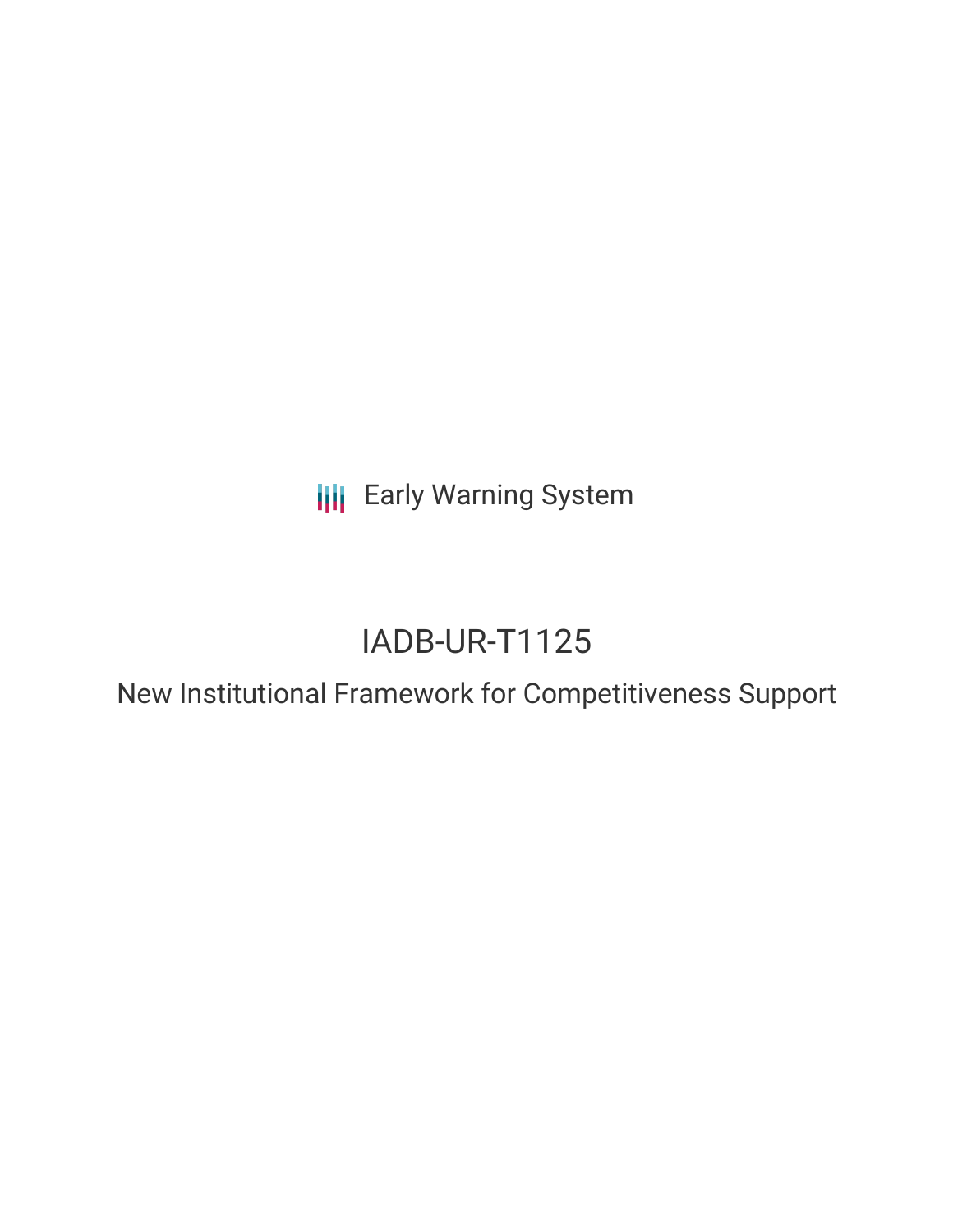

### **Quick Facts**

| <b>Countries</b>               | Uruguay                                   |
|--------------------------------|-------------------------------------------|
| <b>Financial Institutions</b>  | Inter-American Development Bank (IADB)    |
| <b>Status</b>                  | Active                                    |
| <b>Bank Risk Rating</b>        | C                                         |
| <b>Voting Date</b>             | 2015-12-14                                |
| <b>Borrower</b>                | Government of Uruguay                     |
| <b>Sectors</b>                 | Law and Government, Technical Cooperation |
| <b>Investment Type(s)</b>      | Grant                                     |
| <b>Investment Amount (USD)</b> | $$0.50$ million                           |
| <b>Project Cost (USD)</b>      | $$0.55$ million                           |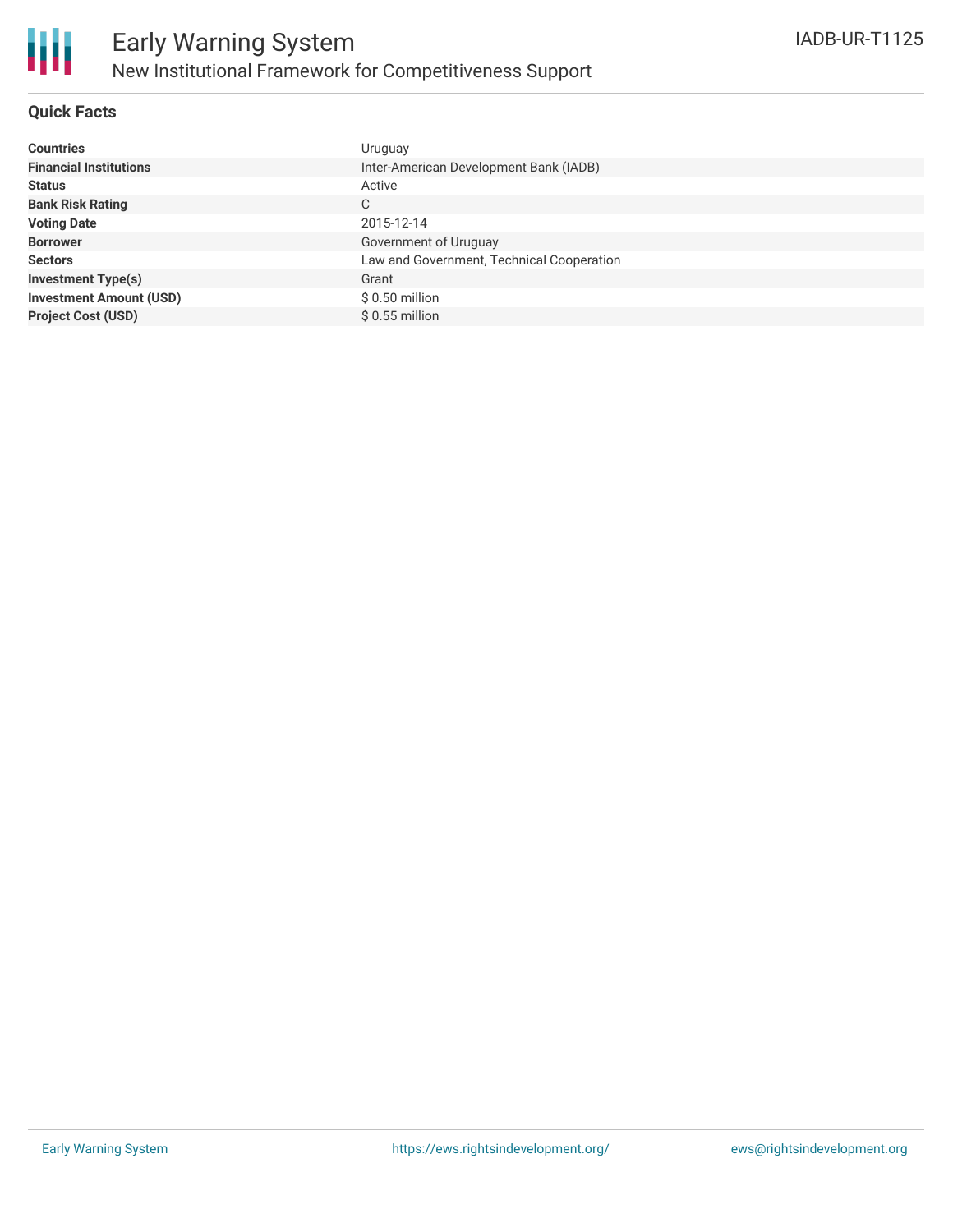

### **Project Description**

This project provides funding for consultancy activities, travels, and visiting experts on how to develop the Uruguayan National Competitiveness System. The system is designed to research and examine ways to make the Uruguayan economy more competitive, and involves the combination of several separate government agencies dealing with competitiveness.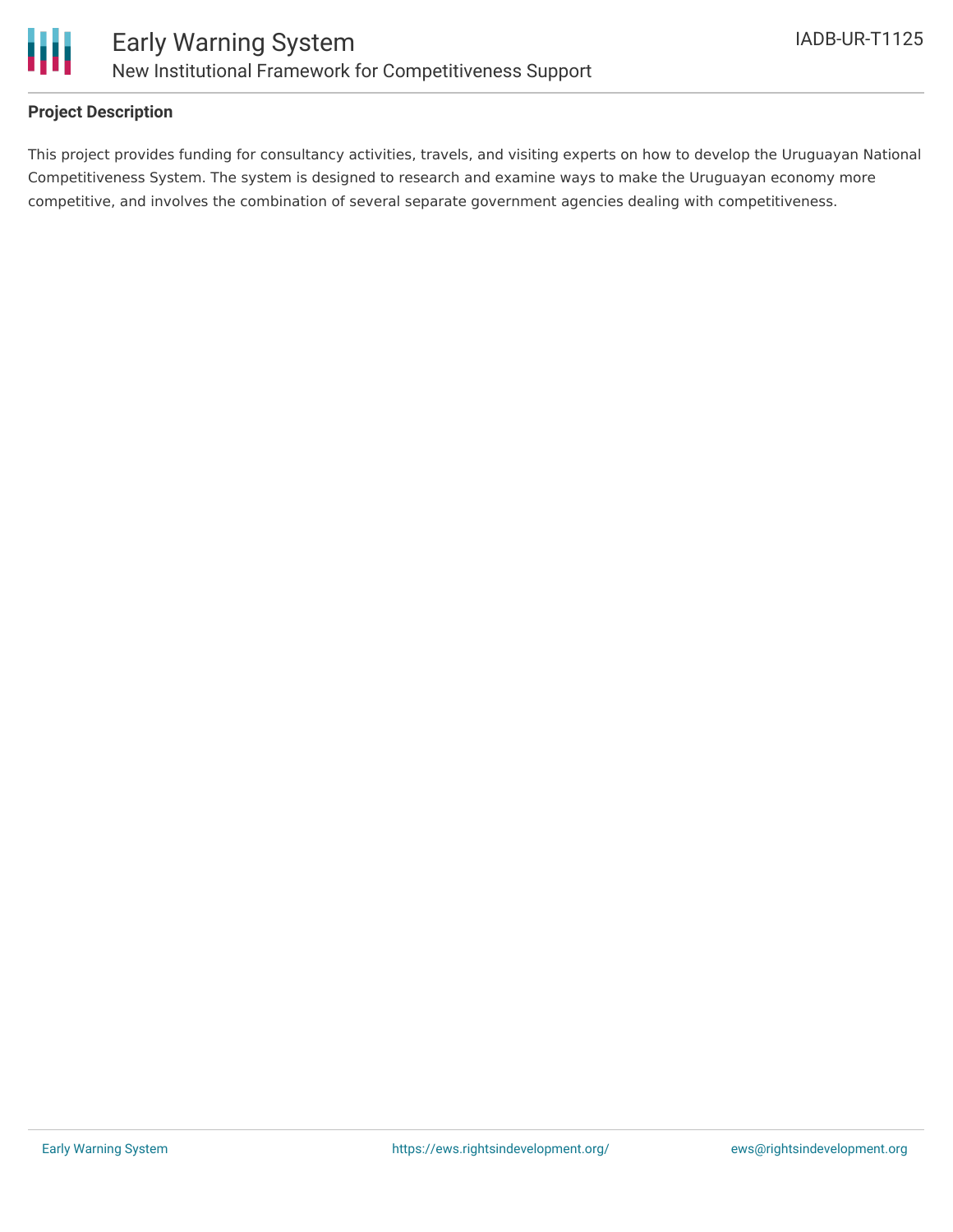

### **Investment Description**

• Inter-American Development Bank (IADB)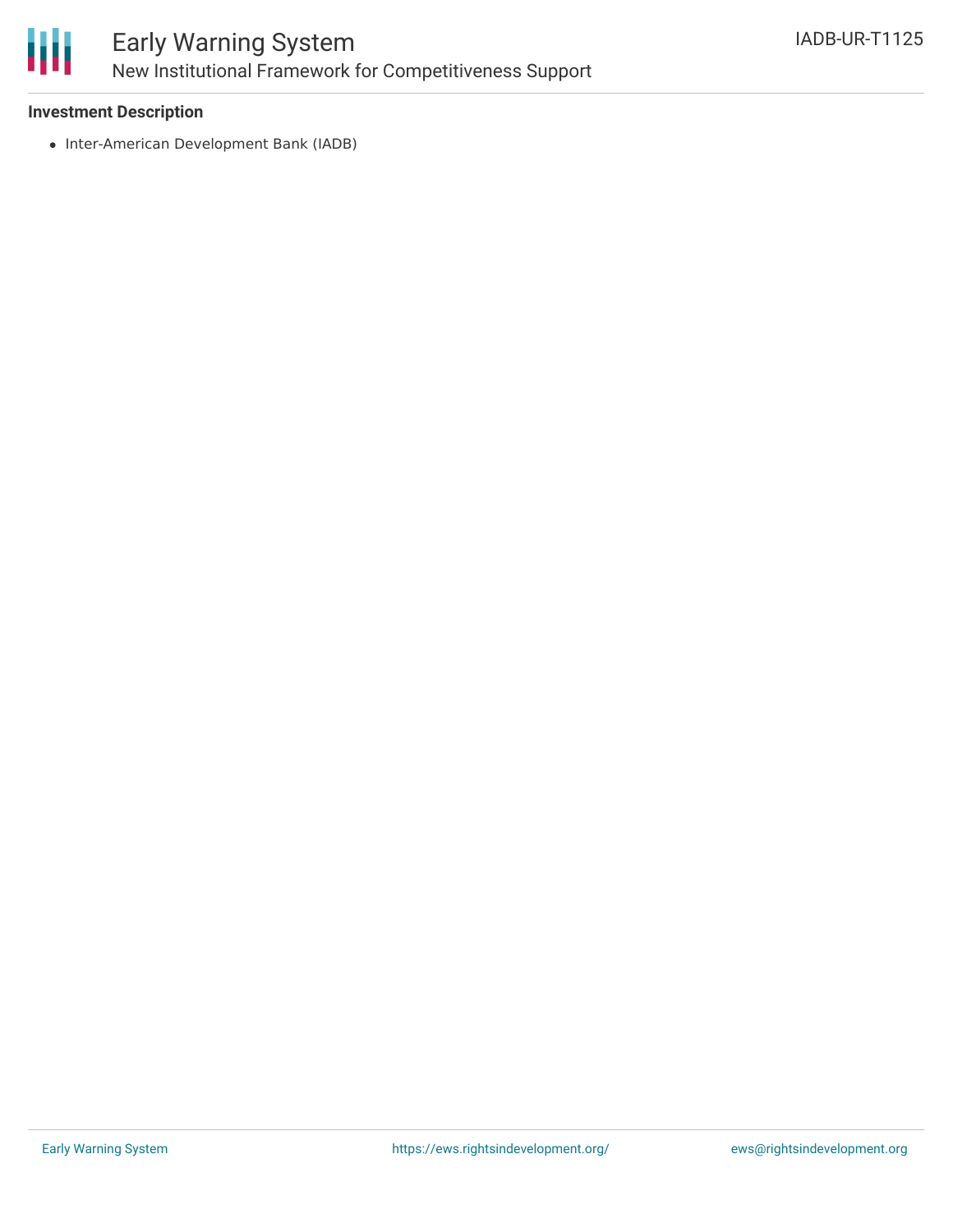

### **Contact Information**

\*no contact information provided\*

#### ACCOUNTABILITY MECHANISM OF IADB

The Independent Consultation and Investigation Mechanism (MICI) is the independent complaint mechanism and fact-finding body for people who have been or are likely to be adversely affected by an Inter-American Development Bank (IDB) or Inter-American Investment Corporation (IIC)-funded project. If you submit a complaint to MICI, they may assist you in addressing the problems you raised through a dispute-resolution process with those implementing the project and/or through an investigation to assess whether the IDB or IIC is following its own policies for preventing or mitigating harm to people or the environment. You can submit a complaint by sending an email to MICI@iadb.org. You can learn more about the MICI and how to file a complaint at http://www.iadb.org/en/mici/mici,1752.html (in English) or http://www.iadb.org/es/mici/mici,1752.html (Spanish).